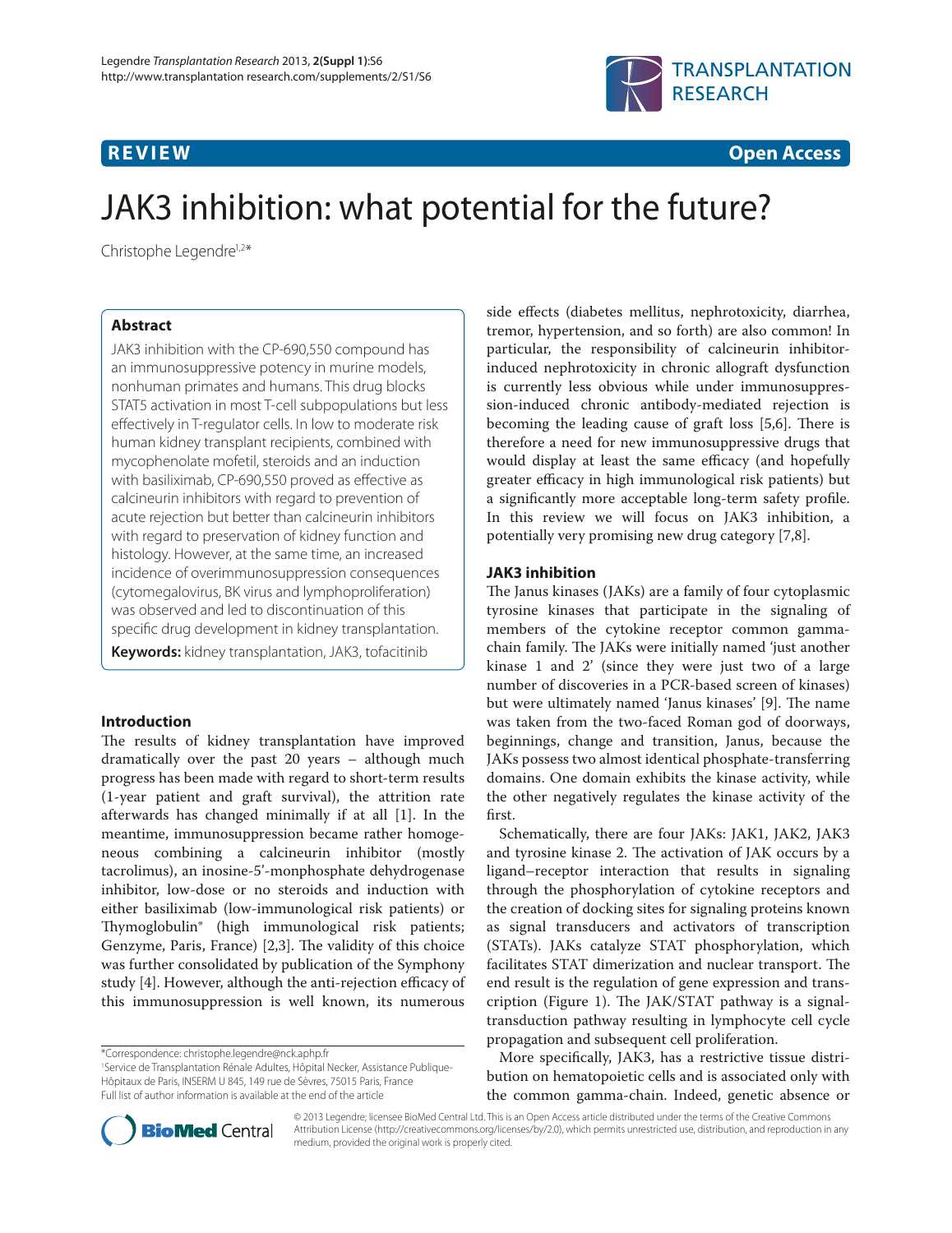

mutation in either the common gamma-chain or JAK3 produces defects in lymphoid development leading to a severe combined immunodeficiency syndrome phenotype [8,10], characterized by the absence of T cells and natural killer cells and the maintenance of normal numbers of poorly functional B cells (T–B+NK– SCID).

This property together with the nonredundancy of the JAK/STAT pathway would therefore be important features of an efficient novel immunosuppression based on JAK3 inhibition.

CP-690,550 (later named tazocitinib and finally tofacitinib) is an orally administered pyrrolo-pyrimidine JAK3 inhibitor [11,12] with a low inhibitory potency for JAK1 and JAK2 (thus avoiding bone marrow toxicity and especially anemia). Although CP-690,550 has been studied in various autoimmune disorders (psoriasis, Crohn's disease, ulcerative colitis, rheumatoid arthritis, and so forth), we will focus on its indication in kidney transplantation firstly in animal models and then in human transplantation.

### **Animal studies with CP-690,550 Murine model**

The *in vivo* efficacy of CP-690,550 was first studied in a murine model of heterotopic heart transplantation [11]. Animals treated with vehicle alone rejected their allografts within 12 days. In contrast, dosing with CP-690,550 resulted in a dose-dependent increase in survival of transplanted hearts. Although the drug was administered for only 28 days, the two higher dose groups had median survival times >60 days. These data indicated that CP-690,550 was able to suppress a robust *in vivo* allogeneic response.

## **Nonhuman primates**

Kidney transplantations were performed between mixed leukocyte reaction-mismatched, ABO blood groupmatched cynomolgus monkeys [11,13]. Animals received either CP-690,550 ( $n = 18$ ) at various levels of exposure or its vehicle (*n* = 3) and were killed at day 90 or earlier in cases of allograft rejection. The mean survival time in animals treated with CP-690,550 was significantly longer than that in control animals (53  $\pm$  7 days vs. 7  $\pm$  1 days, *P*  <0.0003) and was positively correlated with drug exposure. Four treated animals were euthanized at 90 days with a normal renal function and low-grade rejection on final pathology. Occurrence of rejection was significantly delayed in treated animals (46  $\pm$  7 days from transplantation vs.  $7 \pm 1$  days in controls,  $P \le 0.0003$ ). Persistent anemia, polyoma virus-like nephritis  $(n = 2)$ , and urinary calcium carbonate accretions  $(n = 3)$  were seen in animals with high drug exposure. Natural killer cells and  $CD4^+$  and  $CD8^+$  T cells were significantly reduced in treated animals. Blood glucose, serum lipid levels, and arterial blood pressure were within normal range in treated animals, and no cancer was demonstrated. These data confirmed the immunosuppressive potential of CP-690,550.

Moreover, the immunomodulatory effects of CP-690,550 were studied *in vitro* and *in vivo* in nonhuman primates [14]. Pharmacodynamic assessments of lymphocyte activation, function, proliferation and phenotype were performed in three settings: *in vitro* in whole blood isolated from untransplanted cynomolgus monkeys, *in vivo* in blood from untransplanted cynomolgus monkeys dosed with CP-690,550 for 8 days, and *in vivo* in blood from transplanted cynomolgus monkeys immunosuppressed with CP-690,550. *In vitro* exposure to CP-690,550 resulted in a significant reduction of IL-2enhanced IFNγ production by T cells, T-cell surface expression of CD25 and CD71, and T-cell proliferative capacities. Similar results were observed in animals dosed with CP-690,550. In addition, transplanted animals displayed significant reduction of natural killer cell and T-cell numbers whereas CD8<sup>+</sup> effector memory T-cell populations were unaffected.

Finally, addition of CP-690,550 to mycophenolate mofetil (MMF) significantly improved allograft survival [15]. In the same model, monkeys were treated orally twice a day with CP-690,550 together with MMF or MMF alone and were killed at day 90 or earlier due to allograft rejection. The mean survival time in animals treated with MMF alone was significantly extended in animals that concurrently received CP-690,550 (23 **±** 1 days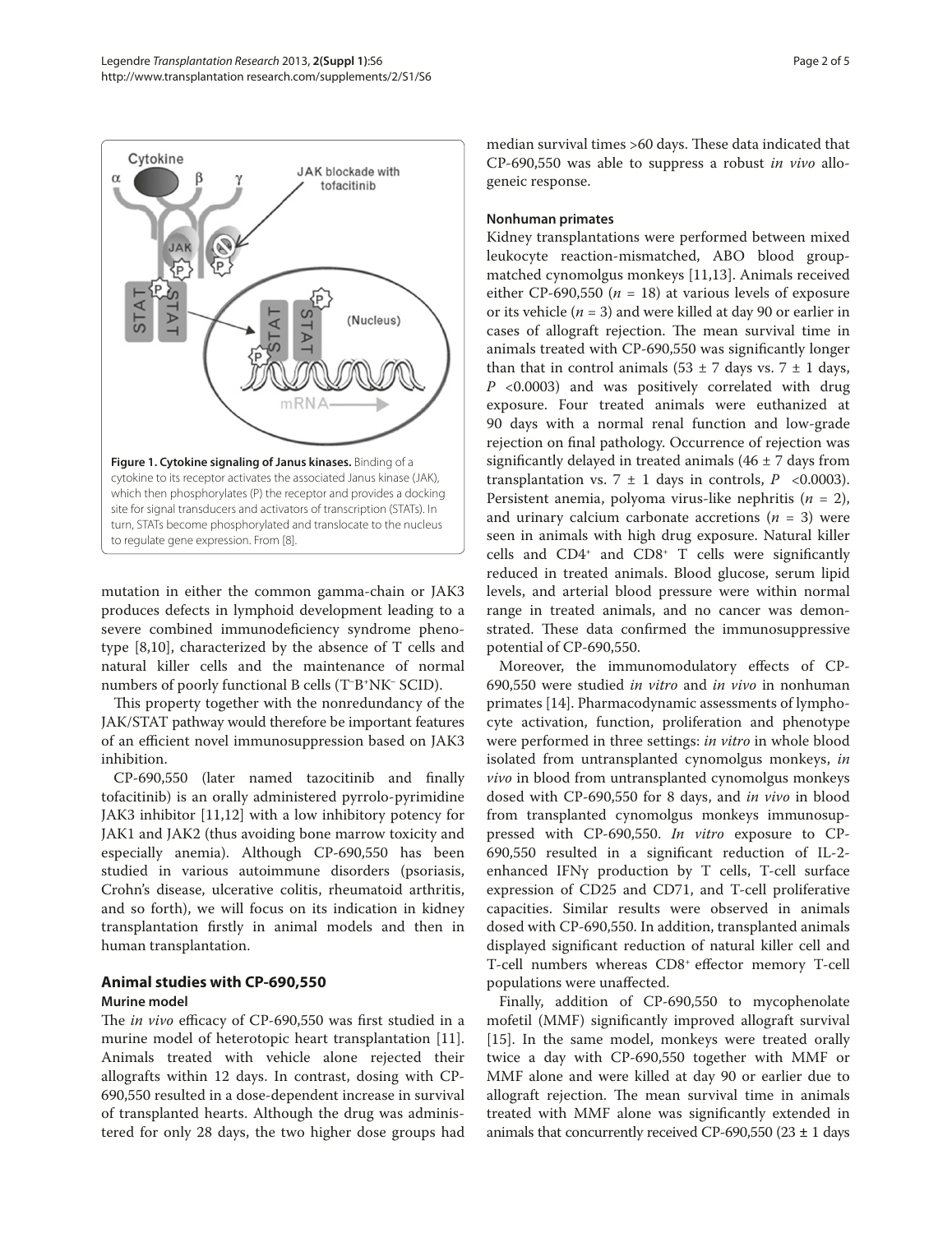vs. 59.5 **±**  9.8 days, *P*  <0.02). Combination animals exposed to higher levels of CP-690,550 had a significantly better survival than animals that received less CP-690,550 (75.2 ± 8.7 days vs. 33.3 ± 12.6 days, *P*  <0.02). Anemia and gastrointestinal intolerance was seen in combination therapy animals that otherwise did not show evidence of viral or bacterial infection besides signs consistent with subclinical pyelonephritis.

We concluded from these three studies that the potential of CP-690,550 (efficacy and safety profile) was in favor of beginning clinical trials in humans.

# **Human studies with CP-690,550**

## **Phase 1 trial**

In a dose-escalation study, the safety and tolerability effects on lymphocyte subsets, and pharmacokinetics of CP-690,550 when coadministered with MMF were firstly assessed in stable renal allograft recipients [16]. Twentyeight patients were enrolled: six patients received CP-690,550 5 mg twice daily (BID), six patients received 15 mg BID, 10 patients received 30 mg BID, and six patients received placebo. The most frequent adverse events were infections and gastrointestinal symptoms (abdominal pain, diarrhea, dyspepsia, and vomiting). CP-690,550 15 mg BID and 30 mg BID were associated with a mean decrease in hemoglobin from baseline (11%), and a mean decrease in absolute natural killer cell counts (50%). CP-690,550 30 mg BID was also associated with a mean increase in absolute CD19+ B lymphocytes (130%). There were no changes in the number of neutrophils, total lymphocytes, platelets, or  $CD4^+$  or  $CD8^+$  T cells, clinical chemistry, vital signs, or electrocardiograms from the pretreatment baseline. Administration of CP-690,550 without a concomitant calcineurin inhibitor resulted in CP-690,550 exposures consistent with previous studies in nontransplant subjects.

As part of this study, the effect of CP-690,550 after 29 days of 30 mg BID treatment was investigated at the cellular level in eight kidney transplant recipients by studying *ex vivo* phosphorylation of STAT5, the key substrate of JAK3 [17]. As determined by quantitative fluorescent western blotting, IL-2-induced phosphorylated STAT5 in YT cells was reduced in the presence of serum collected on day 29 compared with pretreatment baseline. When evaluated by phosphospecific flow cytometry, CP-690,550 also reduced IL-2-induced phosphorylated STAT5 in CD3<sup>+</sup>, CD3<sup>+</sup>CD4<sup>+</sup> and CD3<sup>+</sup>CD8<sup>+</sup> patient blood subpopulations.

Finally, again as part of the initial study [16], blood samples were collected on day 1 (before first dose), day 15, day 29 (end of treatment), and day 57 [18]. Leukocyte counts remained stable, whereas a significant decrease in hemoglobin (8%) was documented. CP-690,550 treatment for 29 days resulted in statistically significant changes in the number of circulating CD19<sup>+</sup>B cells (increased), CD3**<sup>+</sup>**CD16**<sup>+</sup>**CD56**<sup>+</sup>** natural killer cells (decreased), and CD4**<sup>+</sup>**CD25bright T cells (decreased). On day 15 after CP-690,550 treatment, the number of B cells increased (100%) whereas those of natural killer cells and CD4**+**CD25bright T cells decreased (65% and 38%, respectively) from the pretreatment baseline. However, the regulatory capacities of the residual CD4**<sup>+</sup>**CD25bright T cells remained unchanged. In addition, in the presence of CP-690,550, the IFNγ production capacity of peripheral blood mononuclear cells was reduced compared with the predose baseline.

# **Phase 2a trial**

Subsequently, a randomized pilot study compared CP-690,550 (15 mg BID and 30 mg BID, *n* = 20 in each group) with tacrolimus (*n* = 21) in *de novo* kidney allograft recipients [19]. Patients also received an IL-2 receptor antagonist, MMF and corticosteroids. CP-690,550 doses were reduced after 6 months. Due to a high incidence of BK virus nephropathy in CP30 patients, MMF was discontinued in this group. The 6-month biopsy-proven acute rejection rates were one out of 20, four out of 20 and one out of 21 for the 15 mg BID CP-690,550, 30 mg BID CP-690,550 and tacrolimus groups, respectively. BK virus nephropathy developed in four out of 20 patients in the 30 mg BID CP-690,550 group. The 6-month rates of cytomegalovirus disease were two out of 20, four out of 20 and none out of 21 for the 15 mg BID CP-690,550, 30 mg BID CP-690,550 and tacrolimus groups, respectively. The estimated glomerular filtration rate was **>**70 ml/minute at 6 and 12 months (all groups). In the CP-690,550 arms, there were modest lipid elevations and a trend toward more frequent anemia and neutropenia during the first 6 months. These data suggested that coadministration of 30 mg BID CP-690,550 with MMF was clearly associated with overimmunosuppression. At 15 mg BID, the efficacy/safety profile was comparable with that of the tacrolimus control group, except for a higher rate of viral infection (cycomegalovirus and BK virus).

In this study, the effect of CP-690,550 on IL-2mediated JAK/STAT5 phosphorylation by CD4**<sup>+</sup>**CD25brightFoxP3**+**CD127−/low regulatory T cells (Tregs) and CD4<sup>+</sup>CD25<sup>-</sup> effector T cells (Teffs) was examined in kidney transplant patients [20]. Phosphospecific flow cytometry was used to study the effect of CP-690,550 on IL-2-induced intracellular STAT5 phosphorylation. IL-2induced phosphorylation of STAT5 was significantly higher for CD4**<sup>+</sup>**CD25bright Tregs than for CD4**+**CD25– Teffs. In the presence of  $100$  ng/ml CP-690,550, a clinically relevant exposure, IL-2-induced phosphorylated STAT5 was partially inhibited in CD4**<sup>+</sup>**CD25bright Tregs but was almost completely blocked in Teffs. The IC50 was two or three times higher for Tregs than for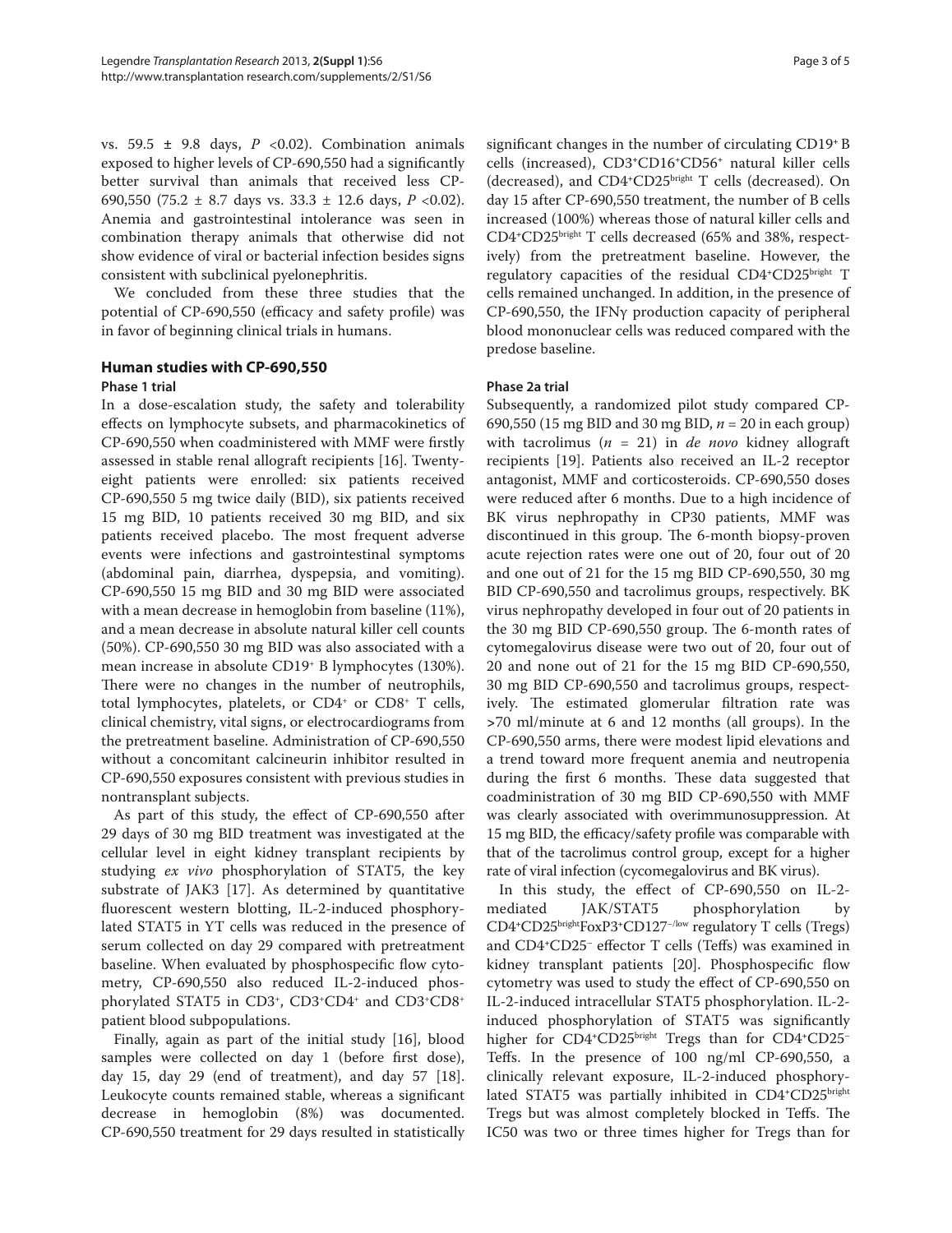Teffs. In the presence of CP-690,550, Tregs exhibited additional suppressive activities on the alloactivated proliferation of Teffs. In addition, CD4<sup>+</sup>CD25bright Tregs from kidney transplant patients receiving CP-690,550 vigorously suppressed the proliferation of Teffs.

CP-690,550 was therefore inhibiting Teff function but preserved the suppressive activity of CD4<sup>+</sup>CD25<sup>bright</sup> Tregs.

#### **Phase 2b trial**

In a Phase 2b, randomized, multicenter, partially blinded, parallel group study [21], 331 low to moderate risk *de novo* kidney transplant patients were randomized to a more intensive or less intensive regimen of tofacitinib (CP-690,550) or cyclosporine. All patients also received basiliximab induction, MMF and corticosteroids. Coprimary noninferiority endpoints were incidence of the biopsy-proven acute rejection rate at month 6 or biopsyproven rejection meeting serum creatinine criteria at month 6 (serum creatinine increase ≥0.3 mg/dl and ≥20% from pre-rejection baseline) and measured glomerular filtration rate at month 12.

Similar 6-month incidences of clinical biopsy-proven acute rejection (11%, 7% and 9%) were observed for the more intensive, less intensive and cyclosporine groups. Measured glomerular filtration rates were higher at month 12 for the more intensive and less intensive groups versus the cyclosporine group (65 ml/minute, 65 ml/ minute vs. 54 ml/minute). Fewer patients in the more intensive or less intensive groups developed chronic allograft nephropathy at month 12 compared with cyclosporine patients (25%, 24% vs. 48%). Serious infections (especially cytomegalovirus and BK virus) developed in 45%, 37% and 25% of more intensive patients, less intensive patients and cyclosporine patients, respectively.

Anemia, neutropenia and posttransplant lymphoproliferative disorder (four patients) occurred more frequently in more intensive and less intensive patients compared with cyclosporine patients. Tofacitinib was therefore equivalent to cyclosporine in preventing acute rejection, was associated with improved renal function and less chronic allograft histological injury, but developed serious side effects at the doses evaluated with an exposure–response relationship. This not unexpectedly high incidence of infectious complications is probably due to the broad JAK3-inhibited gamma-chaindependent cytokines such as IL-2, IL-4, IL-7, IL-9, IL-15 and IL-21 [22]. This affects natural killer cells  $(II-15)$  and the memory T-cell compartment. Patients receiving this compound therefore probably mount a less efficient primary antiviral response as well as a secondary one.

It would have been very interesting to try to keep the potent immunosuppressive effect together with the Page 4 of 5

absence of nephrotoxicity either by avoiding high drug exposure, which seemed to correlate with infectious complications, or by modifying the companion drug or its dosage.

## **Conclusion**

Inhibiting JAK3 with tofacitinib was, and still is, clearly an attractive option in transplantation with a low incidence of rejection, no nephrotoxicity, and better histological preservation but a safety profile that was not ideal for low to moderate risk patients (more infections and cancers). Recently, following as yet unpublished data with a longer follow-up time, the development of tofacitinib had to be discontinued due mainly to a still higher incidence of infections in the treated group. As the number of high immunological risk patients is increasing steadily in most transplant center programs, it is unfortunate that this drug was not tested in such subgroups. Overall, this has been felt as a missed opportunity by the transplant community in need of new and better immuno suppressive drugs.

#### **Abbreviations**

BID, twice daily; IFN, interferon; IL, interleukin; JAK, Janus kinase; MMF, mycophenolate mofetil; PCR, polymerase chain reaction; STAT, signal transducer and activator of transcription; Teff, effector T cell; Treg, regulatory T cell.

#### **Declaration**

This article has been published as part of Transplantation Research Volume 2 Suppl 1, 2013: Proceedings of the 12th International Symposium on Transplantation. The full contents of the supplement are available at http://www.transplantationresearch.com/supplements/2/S1. The supplement is based on the 12th International Transplantation Symposium held on 16–17 April 2012, in Istanbul, Turkey. The symposium and publication based on these proceedings were supported by an unrestricted educational grant from Pfizer Inc., who had no influence on the editorial content. Editorial support was provided by Synergy, Richmond, UK and was funded by Pfizer Inc. Rapamune (sirolimus) is a product marketed by Pfizer Inc. The articles have been through the journal's standard peer review process and the Supplement Editors declare that they have no competing interests.

#### **Author details**

1 Service de Transplantation Rénale Adultes, Hôpital Necker, Assistance Publique-Hôpitaux de Paris, INSERM U 845, 149 rue de Sèvres, 75015 Paris, France. <sup>2</sup>Université Paris Descartes, Sorbonne Paris Cité, 12, rue de l'Ecole de Médicine, 75006 Paris, France.

#### Published: 20 November 2013

#### **References**

- 1. Lamb KE, Lohdi S, Meier-Kriesche HU: Long-term renal allograft survival in the United States: a critical reappraisal. Am J Transplant 2012, 11:450-462.
- 2. Hanaway MJ, Woodle ES, Mulgaonkar S, Peddi VR, Kaufman DB, First MR, Croy R, Holman J; INTAC Study Group: Alemtuzumab induction in renal transplantation. N Engl J Med 2011, 364:1909-1919.
- 3. Meier-Kriesche HU, Li S, Gruessner RW, Fung JJ, Bustami RT, Barr ML, Leichtnan AB: Immunosuppression: evolution in practice and trends. 1994–2004. Am J Transplant 2006, 6:111-131.
- 4. Ekberg H, Tedesco-Silva H, Demirbas A, Vítko S, Nashan B, Gürkan A, Margreiter R, Hugo C, Grinyó JM, Frei U, Vanrenterghem Y, Daloze P, Halloran PF; ELITE-Symphony Study: Reduced exposure to calcineurin inhibitors in renal transplantation. N Engl J Med 2007, 357:2562-2575.
- 5. Gaston RS: Chronic calcineurin inhibitor nephrotoxicity: reflections on an evolving paradigm. Clin J Am Soc Nephrol 2009, 4:2029-2034.